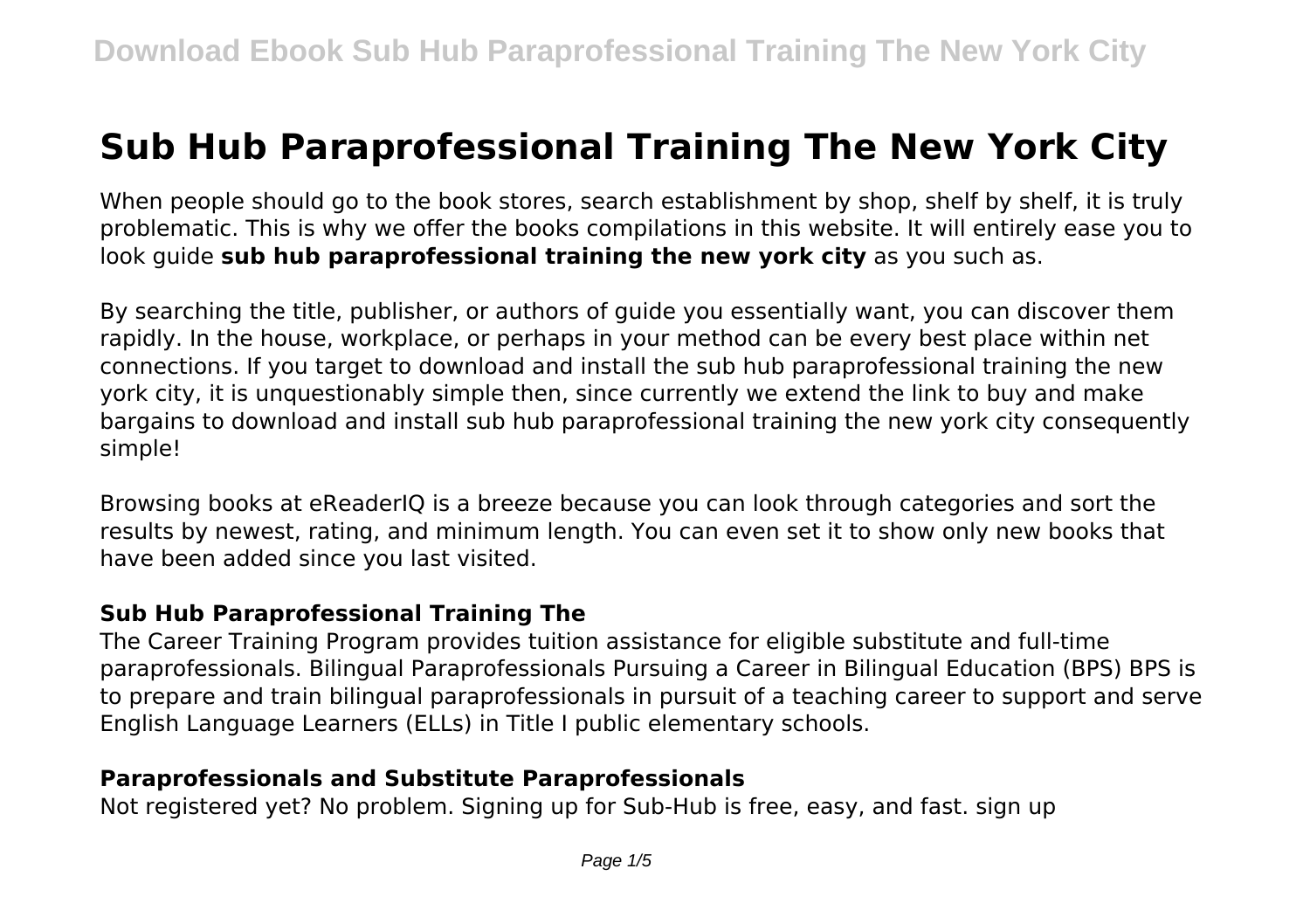## **Sub-Hub Sign In**

Sub Hub: Your Resource for IPSD 204 Substitute Information. ... Complete the GCN online mandated training modules by the due dates. ... Substitute License or Paraprofessional License is current and registered in DuPage County and updated on Lawson Self-Service. Questions can be directed to the DuPage Regional Office of Education (630) ...

## **IPSD 204: Sub Hub: Your Resource for IPSD 204 Substitute ...**

Sub Hub Paraprofessional Training The New York City Author: ufrj2.consudata.com.br-2020-11-13T00:00:00+00:01 Subject: Sub Hub Paraprofessional Training The New York City Keywords: sub, hub, paraprofessional, training, the, new, york, city Created Date: 11/13/2020 9:52:34 AM

# **Sub Hub Paraprofessional Training The New York City**

Paraprofessional Training Sasha Long 08.18.17 Comments: 6 For some reason one of the most important and impactful components of our classrooms gets quickly pushed to the very, very bottom of out every growing to do list.

# **Paraprofessional Training - The Autism Helper**

Training is provided free of cost to the substitute during certain times of the year. Requirements and Procedures. Complete the On-line application. Only fully-completed applications will be considered—a resume does not take the place of the application. Please schedule a telephone interview with the Sub Office via Signup Genius.

# **Substitute Paraprofessional Application Instructions ...**

Complete online training. Register on Sub-Hub, an education website, and complete the 5 required courses. You will receive instructions from the DOE on how to do this, and they pay for the courses.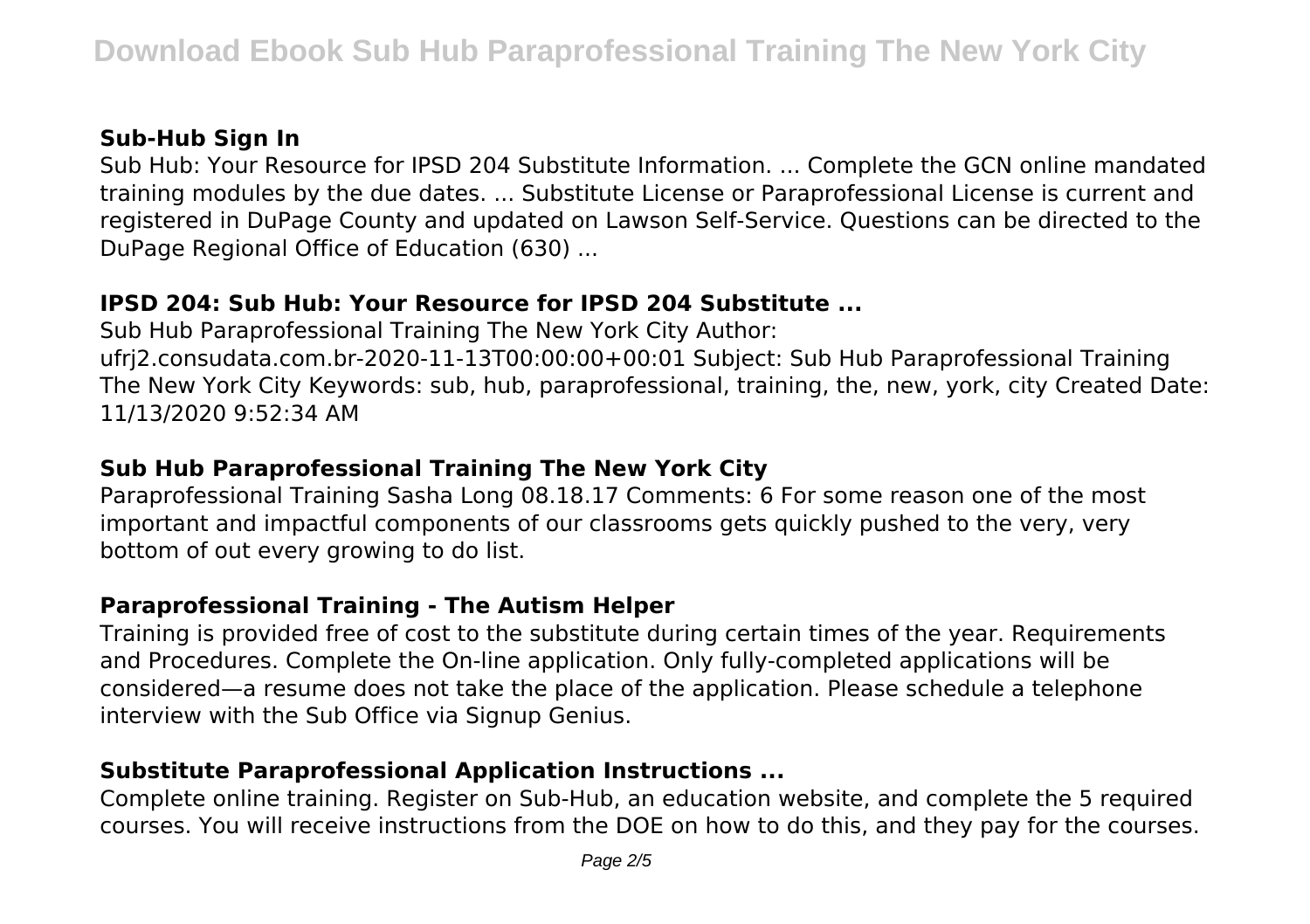Each one will take about two hours, and when you finish them you need to print certificates.

#### **How to Become a Substitute Teacher in New York City: 13 Steps**

Welcome! Powered by the Sub-Hub Description: We provide online professional development for school employees including permanent classroom teachers and paraprofessionals as well as substitute teachers and paraprofessionals. Keywords: professional development, educators, Sub-Hub, SubHub, substitute teacher, substitute teacher online training, paraprofessional

#### **Thesub-hub.com: Welcome! Powered by the Sub-Hub**

Learn how to apply for your paraprofessional certificate. Qualification Requirements for Employment as Full-Time Educational Paraprofessionals The New York State Education Department and the New York City Department of Education require all educational paraprofessionals hired after Feb. 1, 2004 to maintain certain standards.

#### **Certification Information for Paraprofessionals**

Paraprofessionals and Substitute Paraprofessionals Teaching Assistant / Paraprofessional Certification The Teaching Assistant certificate authorizes individuals to provide direct instructional services to students under the general supervision of a certified teacher.

## **Teaching Assistant / Paraprofessional Certification**

Sub Hub Paraprofessional Training The New York City Author: www.wakati.co-2020-10-26T00:00:00+00:01 Subject: Sub Hub Paraprofessional Training The New York City Keywords: sub, hub, paraprofessional, training, the, new, york, city Created Date: 10/26/2020 7:56:42 PM

#### **Sub Hub Paraprofessional Training The New York City**

Page 3/5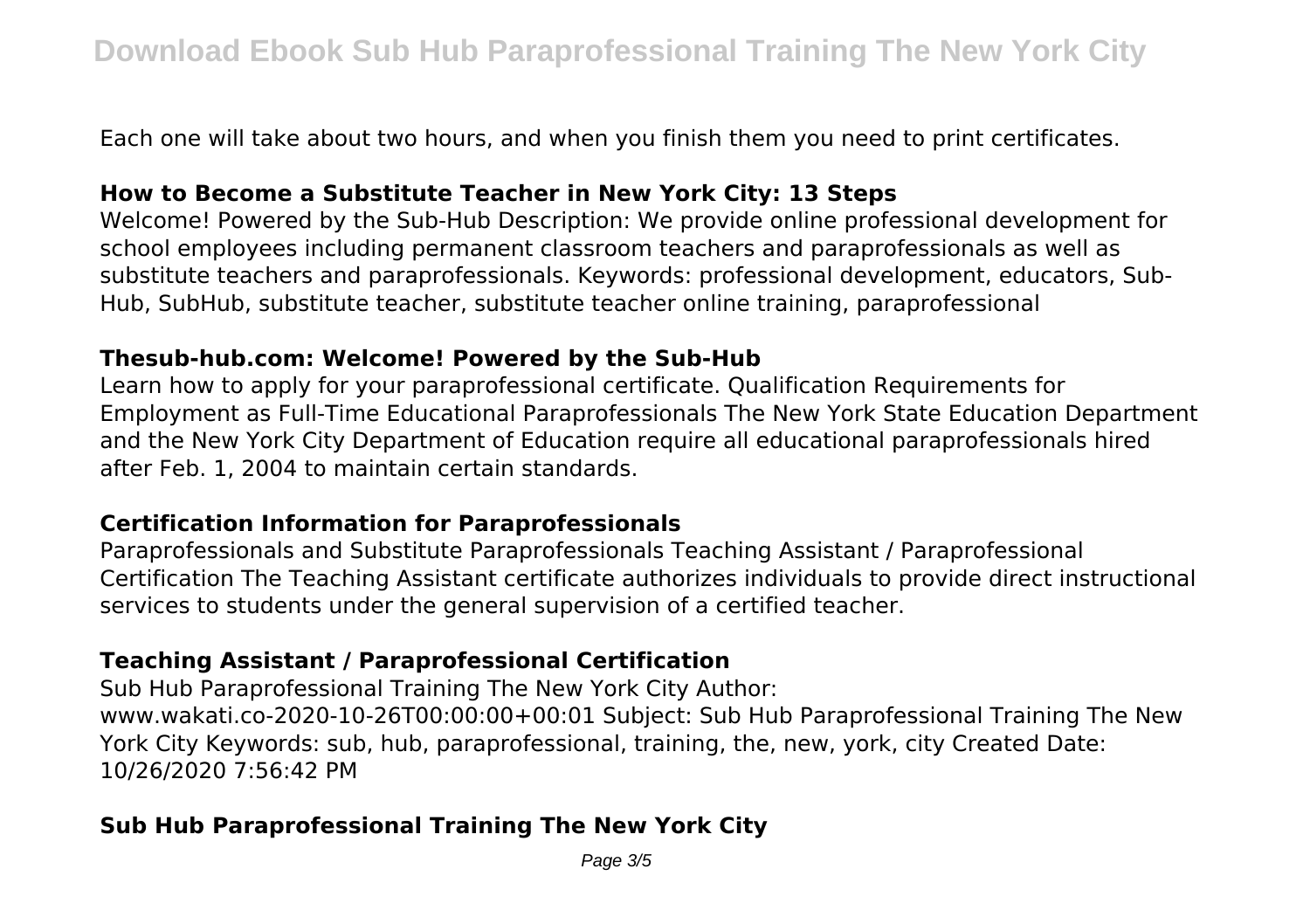As part of Frontline Professional Growth, we are excited to continue providing educators and other school employees with the skills they need. With our extensive course libraries (formerly EDTRAININGCENTER), you can be sure that all of your employees are receiving the training they need, whether they are teachers, substitutes, paraprofessionals or new hires.

#### **EDTRAININGCENTER Is Now Part of Frontline Education**

Address: 310 4th St. SW, PO Box 68 | Farley, IA 52046. Phone: (563) 744-3885 Fax: (563) 744-3093. About WDCSD. District Overview; Administration Office Staff

#### **Paraprofessional Training Tutorials**

completed this training with The SubHub, you need NOT repeat it. This training program consists of three (3) courses: 1) Introduction to Being a Paraprofessional, 2) Students with Special Needs and 3) Working with Students. The time required for completion of the training program is approximately 3-8 hours, depending on your pace. However, you do not

#### **National Youth Leadership Training**

this training with The SubHub, you need NOT repeat it. This training program consists of five (5) courses: 1) Substitute Teaching 101 2) Advanced Classroom Management 3) Instructional Strategies 4) Exceptional Student Education 5) Working with At-Risk Youth. The time required for completion of the training program is approximately 10-

#### **National Youth Leadership Training**

Foundation. Monthly. \$100.00. This membership subscription is for the business owner who is either in the infantile stages of startup or an established business seeking a physical office location for mail and periodic access.